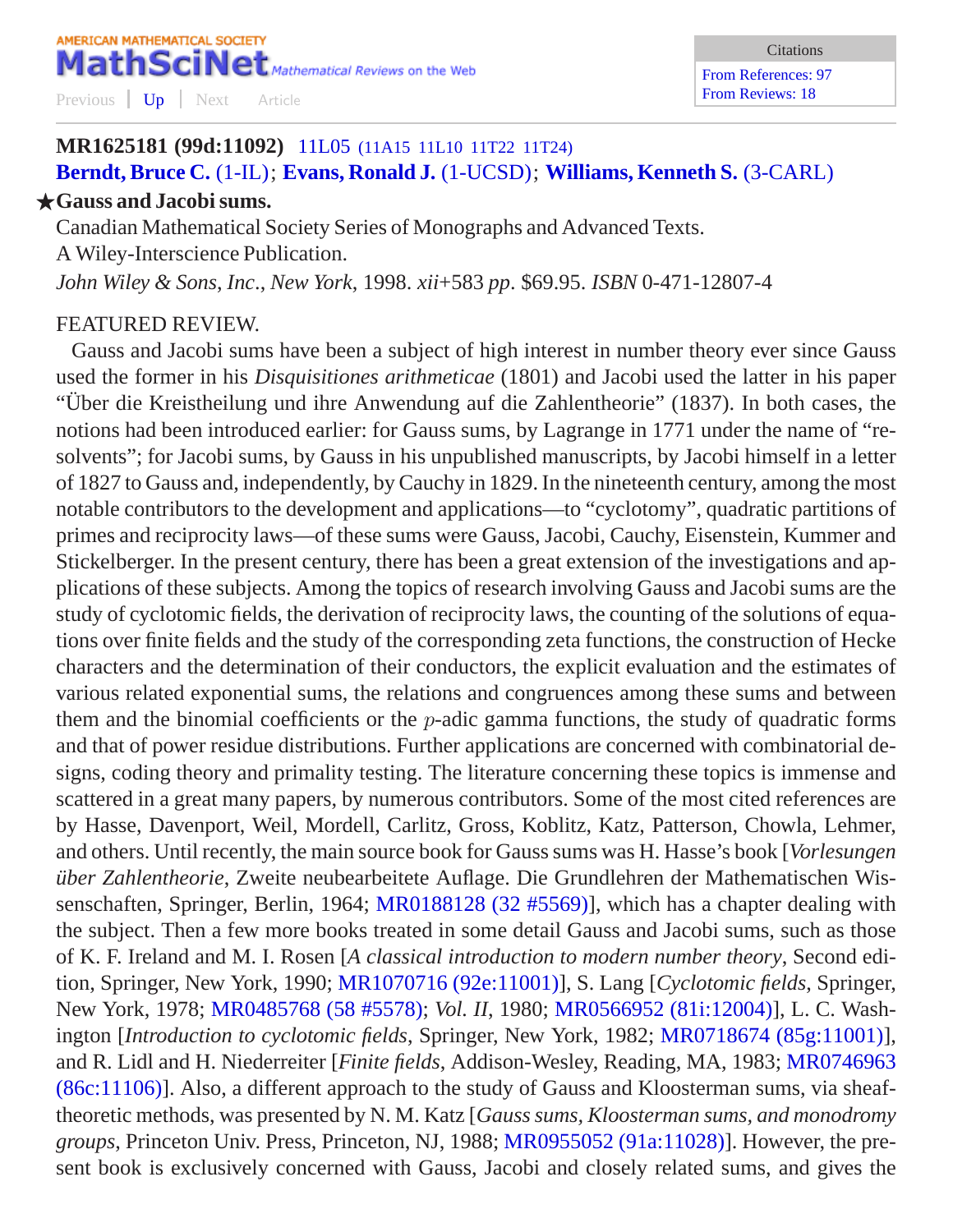most extensive and systematic treatment of the subject, by a relatively elementary approach.

The basic theory of Gauss and Jacobi sums, over finite fields, is presented in a simple and efficient way in Chapters 1 and 2. There is in particular a reciprocity relation for generalized quadratic Gauss sums, proved using Cauchy's residue theorem, then applied to evaluate the classical quadratic Gauss sum. The latter is also obtained by two more elementary methods. One section deals with character sums over finite residue rings of integers. The cyclotomic numbers, which are linear combinations of Jacobi sums, are considered over a prime field  $\mathbf{F}_p$  in Chapter 2 and over any finite field  $F_{p^r}$  in Chapter 11. A main theme of the book is the evaluation of various character sums of certain orders. A Gauss sum is (to within a well-determined root of unity factor) of the form  $G_r(\chi) = \sum_{t \in \mathbf{F}_q} \chi(t) \zeta_p^{\text{tr}(t)}$ , where  $\chi$  is a multiplicative character on the finite field  $\mathbf{F}_q$ , with  $q =$  $p^r$ , p a prime number,  $\zeta_p = e^{2\pi i/p}$  in C and tr is the trace map in  $\mathbf{F}_q|\mathbf{F}_p$ . A Jacobi sum can be written  $J_r(\chi^m, \chi^n) = \sum_{t \in \mathbf{F}_q} \chi^m(t) \chi^n(1-t)$ . The order k of these sums is that of the character  $\chi$ . Another type of Gauss sum of order (a positive integer)  $k$  is  $g_r(k) = \sum_{t \in \mathbf{F}_q} \zeta_p^{\text{tr}(t^k)}$ . It is related to the previous one by  $g_r(k)=\sum_{j=1}^{k-1}G_r(\chi^j),$  provided that  $k$  divides  $q-1,$  with  $\chi$  any character of order k on  $\mathbf{F}_q$ . In Chapter 3, the Jacobi sums over  $\mathbf{F}_p$  of orders  $k \le 12$ ,  $k \ne 9, 11$ , and  $k = 16, 20, 24$ are determined in terms of corresponding quadratic partitions of  $p$ . In Chapter 4, expressions of  $g_1(k)$  for  $k = 3, 4, 6$  are stated in terms of a Weierstrass  $\wp$ -function, and for  $k = 8, 12$ , they are given with a sign ambiguity. In Chapter 6, the Jacobsthal sums, which are related to Jacobi sums, are studied and similarly evaluated for some orders of characters. In Chapter 12, the Eisenstein sums, related to Gauss sums, are studied, and those of various orders over  $F_q$  are evaluated, which in turn allows the evaluation of  $g_r(3)$  and  $g_r(4)$ . Another type of sum related to the Jacobsthal and Eisenstein sums, the Brewer sum, is studied and evaluated in Chapter 13. The Gaussian (fnomial) periods over  $\mathbf{F}_p$ , closely related to the Gauss sums, are considered and applied in Chapter 5, which deals with "difference sets", and they are studied further in Chapter 10, while the periods over  $\mathbf{F}_q$  are introduced in Chapter 12. The properties of Gauss sums are used, in Chapters 7 and 8, to derive various power residuacity criteria of small primes modulo a fixed prime  $p$ , in terms of quadratic partitions of p, and to obtain the cubic, biquadratic and some rational reciprocity laws. In Chapter 9, congruences  $(\text{mod } p)$  for binomial coefficients, in terms of quadratic partitions of p, are established, using Jacobi sums; some of them are extended to congruences  $(\text{mod } p^2)$  using the Gross-Koblitz formula, which relates the p-adic gamma function to Gauss sums. In Chapter 10, the number of solutions of diagonal equations over  $F_q$  is obtained in terms of generalized Jacobi sums (depending on more than two characters); the latter are first studied and some of the properties of the previously considered Jacobi sums are extended to them; upper bounds for the number of solutions are also deduced from those expressions. Chapter 11 contains the deepest results, namely the classical Stickelberger congruence for Gauss sums—yielding the prime ideal factorizations of Gauss and Jacobi sums—the Davenport-Hasse product formula for Gauss sums and the Davenport-Hasse theorem for lifted Gauss sums; the chapter concludes with an application to irreducible cyclic codes. Finally, Chapter 14 presents an extension of the classical Eisenstein reciprocity law to the  $p<sup>n</sup>$ th power residue symbol, using the properties of Gauss and Jacobi sums, namely their prime ideal factorization, and based on work by A. E. Western (1907–1908).

Every chapter ends with a set of problems that complement and extend the results in the text.